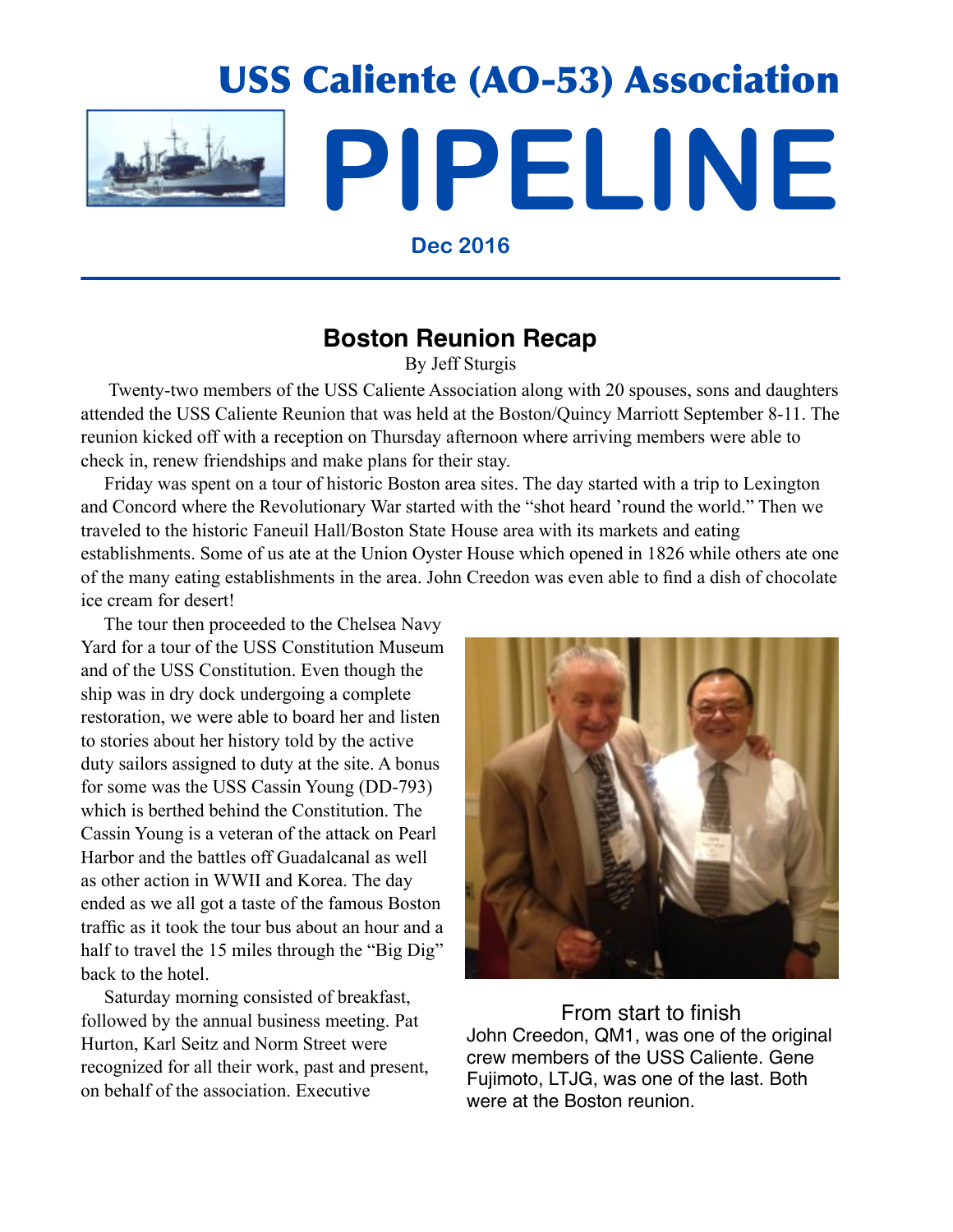Committee members Mike Copeland, Dave Ludemann, Greg Perett, Tom Rawlinson, Steve Selzer and Jeff Sturgis were also thanked for their efforts in making the reunion a success. After Pat Hurton presented the financial report, discussion centered on the next reunion. The group confirmed Portland, OR, as the West Coast venue and members spoke of the attractions that are available in that area. John Creedon told the story of the Caliente's experience during World War II when the USS Mississinewa (AO-59) was sunk by Japanese submarine that slipped through the submarine nets at Ulithi. The Mississinewa had taken the Caliente's anchorage and John witnessed the attack from his watch station. The rest of Saturday was a "free" day. Some traveled into Boston on the subway to walk the Freedom Trail. Others stayed in Quincy and visited the Adams Historical Site or the USS Salem (CA-139) which is berthed in the harbor.

 The high point of the reunion was the banquet that was held on Saturday night. The banquet started off on a somber note as Pat Hurton and Dave Ludemann conducted a "Two Bell" ceremony honoring those members and spouses who have passed away during the last year. The ceremony was preceded by the Navy Hymn and ended by a beautiful rendition of "Taps."

 Once the ceremony concluded, the atmosphere brightened as the attendees were able to socialize and enjoy a wonderful meal while being entertained by a trio called "Jazz in the Air." The "JGs," consisting of Greg Perett and Jeff Sturgis, also made their annual appearance adding "Charlie on the MTA" to their repertoire of sea ballads which they sang to the enjoyment of all. The evening concluded shortly after John Creedon, the only WWII veteran present, was serenaded by a lively rendition of "Anchors Aweigh."

 Sunday morning came with breakfast and fond farewells as most of us headed for the parking lot and the airport for our trips home. The shipmates and family who attended enjoyed great weather, a beautiful venue, many "sea stories" and each other's camaraderie. All are looking forward to next year in Portland. The planning has already begun. The first details are below with more forthcoming in future issues of the Pipeline as those plans solidify.

# **Portland Reunion Update**

By Jeff Sturgis

 Plans for the Portland, Oregon, reunion are starting to solidify. We have just signed a contract with the Marriott Portland Downtown Waterfront. We obtained a great room rate for a downtown hotel at \$150.00 a night with the rates extending for two nights before and two nights after the reunion which will be held from Thursday, September 7 through Sunday, September 10, 2017.

 Being downtown, there are many restaurants and attractions within walking distance of the hotel. For those who drive, the parking will be similar to what it was in New Orleans: the hotel provides valet parking, but there are cheaper alternatives in several nearby parking garages. The airport is 9 miles away, and a shuttle service is available for \$14. Pat Hurton is working on a tour for Friday, and I am working on entertainment for the banquet on Saturday. I encourage you to visit<http://www.marriott.com/hotels/travel/pdxor-portland-marriott-downtown-waterfront/>to view the hotel and its amenities. You can also google "Portland Oregon attractions" to see what the city has to offer.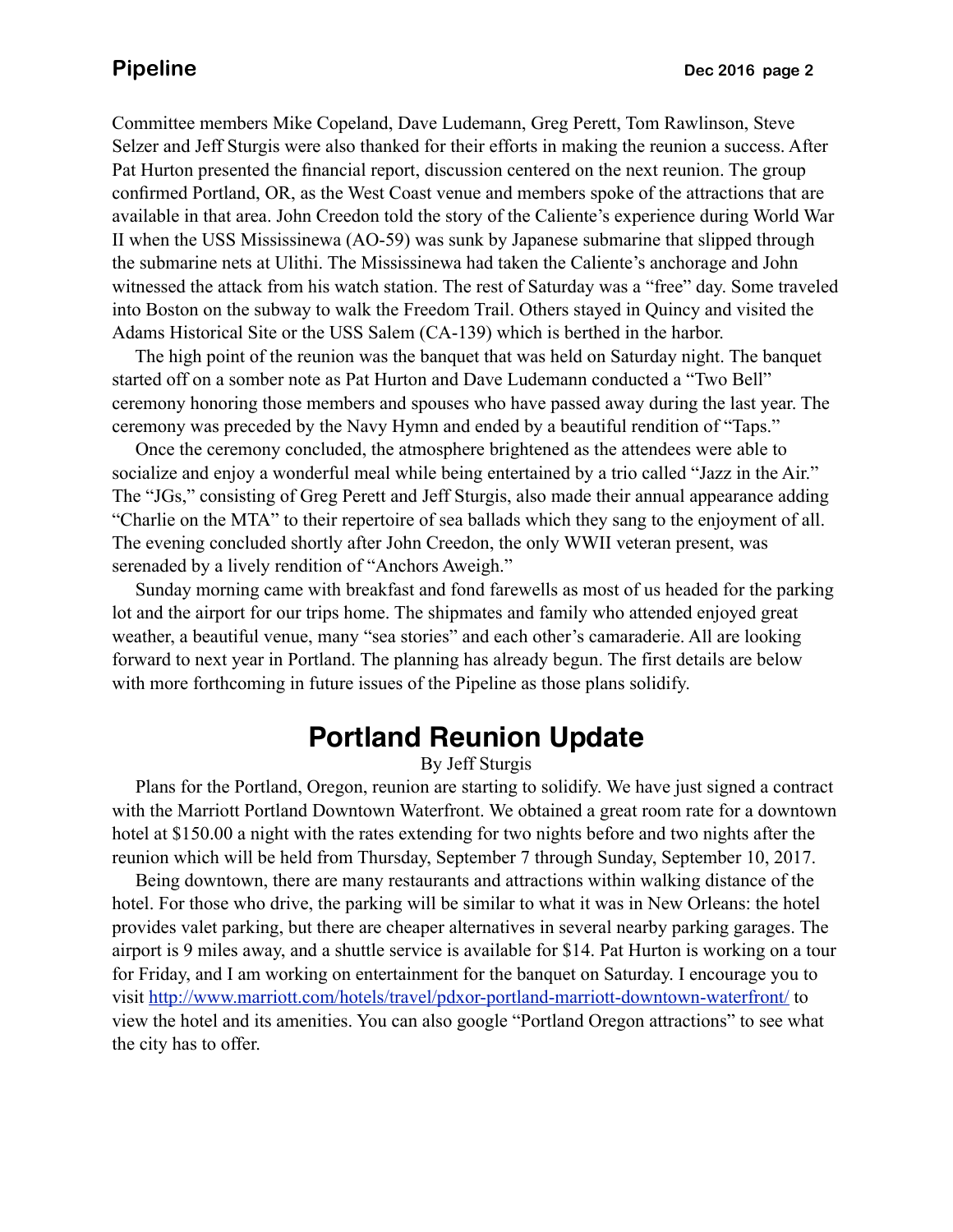This should be another great opportunity for us to renew old acquaintances and to make some new ones. We hope that our West Coast members who were unable to make last year's reunion in Boston will be able to make it to Portland.

 $\overline{\phantom{a}}$  Check the next issue of the Pipeline for more information and the reunion registration form. As always, please don't hesitate to contact me with any questions at 207-782-8323 or jandssturgis@roadrunner.com.

## **Taps**

 We have belatedly learned of the deaths of Bill Bushyhead and his wife Nancy Jane of Grove, OK. Bill died 21 Aug 2012 at Joplin, MO. He was born 3 April 1936 in Claremore, OK. Bill served on the Cal from 1959 to 1962 as a QM3. His Navy career lasted from 1954 to 1976 when he retired as a Chief Petty Officer - Navigator. After his Navy days, Bill worked at and retired from the U.S. Postal Service. Nancy Jane Bushyhead died 18 Sept 2010 in Grove, OK, following an extended illness. She was born 20 Feb 1942 in Spavinaw OK. Nancy and Bill were married 6 Sept 1961. Nancy worked most of her life as a mail carrier. Bill and Nancy are





USS Caliente Association Chairman: Jeff Sturgis Executive Committee: Mike Copeland, Dave Ludemann, Greg Perett ,Tom Rawlinson and Steve Selzer Treasurer: Pat Hurton Pipeline Editor: Karl Seitz



 The Pipeline is the official quarterly newsletter of the USS Caliente Association. It is a place to share your memories and pictures. Please send them via e-mail to seitzao53@gmail.com or by regular mail to Karl Seitz, 1212 30th St. South, Birmingham, AL 35205-1910.

 Association dues are \$10 per year due Jan. 1, payable by Jan. 15. Checks should be made out to The USS Caliente Association and mailed to treasurer Pat Hurton, 156 Greenfield Drive, Chico, CA 95973-0185.

 Chairman Jeff Sturgis can be reached via email at jandssturgis@roadrunner.com or by mail at 84 Old Woodman Hill Rd, Minot, ME 04258

Masthead picture of USS Caliente (AO-53) used with permission of Dan Davis.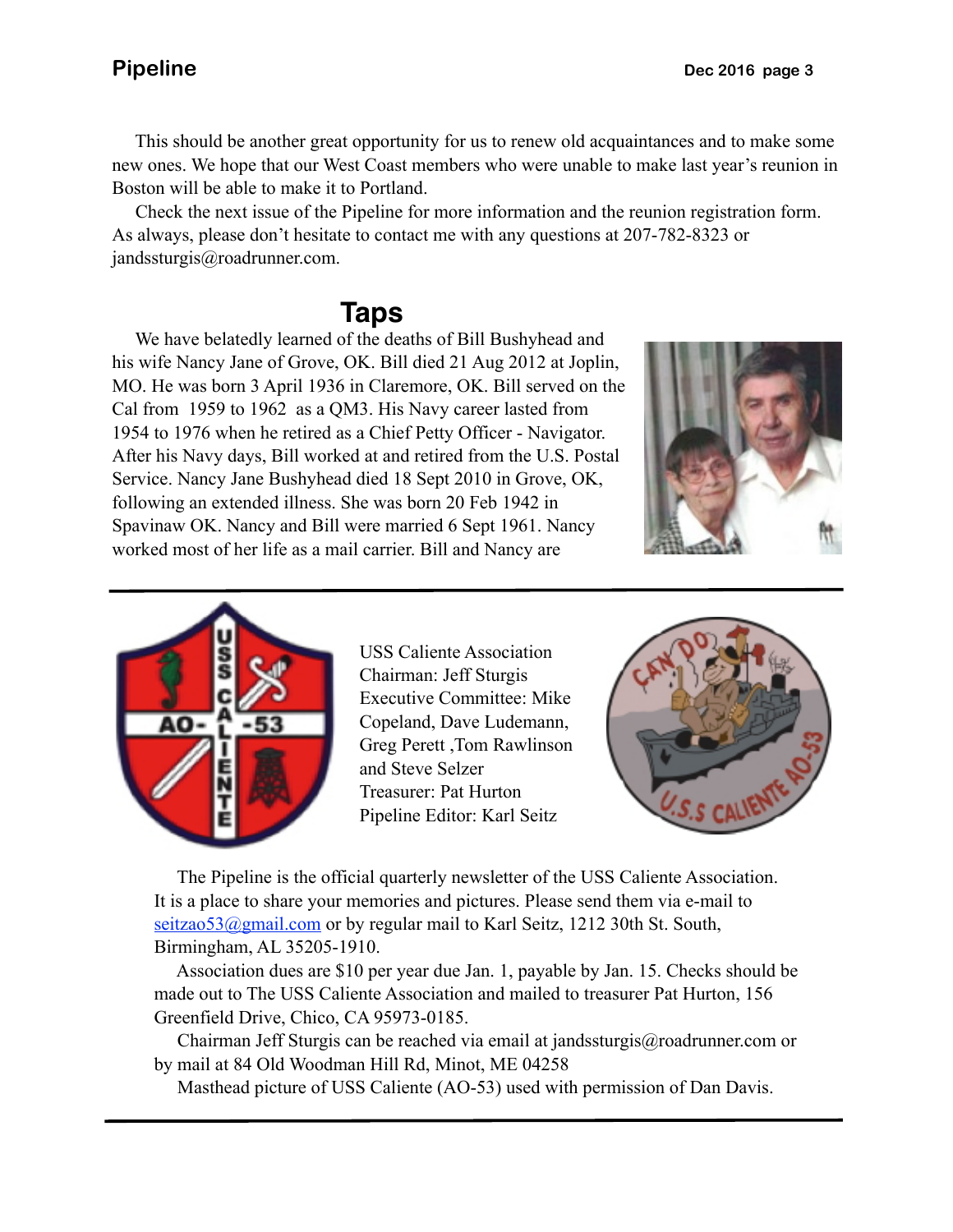survived by sons Glenn and Joe Bushyhead and daughter Laura Etling. In addition, Nancy was survived by siblings Patsy Miller and Roy Raymond.



 We have also belatedly learned of the death of Gertrude Geer, widow of Fred Geer who served on the Cal from 1945 to 1946 as a S1. Gertrude, a resident of Warren, OH, was born on 23 July 1926 and passed away on 17 Oct. 2015. She is survived by her grandchildren, Deanna (James) Gardiner, Vanessa (Robert) Groner and Greg (the late Carolyn) Click Sr., all of whom she had raised after the death of her daughter. Other survivers include four greatgrandchildren and three great-great-grandchildren.

 Donald W. Moyer of Westerville, OH died in Dublin, OH on 27 Jan 2016 at age 86. Donald served on the Cal from 1951 to 1953 as a LTJG. Born in Tipton, IN and raised in Bellevue, OH, he married Barbara Gardner, who survives him, on 30 Apr 1955 in Cradock, VA. Donald was a professional engineer for the Ohio Department of Transportation for 38 years and also practiced law part time. He was active in the Sons of American Revolution and served as director of the Fallen Timbers Battlefield Preservation Commission. In addition to his wife, he is survived by daughters Ginny (Bruce) Blake and Cindy (Tom) Bonds and three grandchildren.





 We have belatedly learned of the deaths of Charles "Bud" Ogiers and his wife Ritsuko "Tosh." Bud was born 16 Dec 1929 and died 24 Apr 2013 at home in Chula Vista, CA Tosh was born 19 May 1927 in Kumamoto, Japan and died 15 Dec 2013 at home in Chula Vista. Bud served on the Cal from 1966 to 1969 as a SKC. .

 Fay Payne, wife of Ira Payne, died 17 Feb 2015 in Roseville, CA. She is buried at Dixon's National Cemetery. Ira served on the Cal from 1959 to 1960 as a DK2. Fay was born 3 March 1938 in Shamrock, TX. She was the last of nine siblings. Fay and Ira were married in Turlock, CA on 5 Feb 1956 during their senior year of high school. Fay had four children and fostered six others. One son and two foster children predeceased her. The other foster children were reunited with their parents. She is survived by children Brenda Tuner, Eugenia Cox, Dana (Janet) Payne and several grandchildren and great grandchildren.

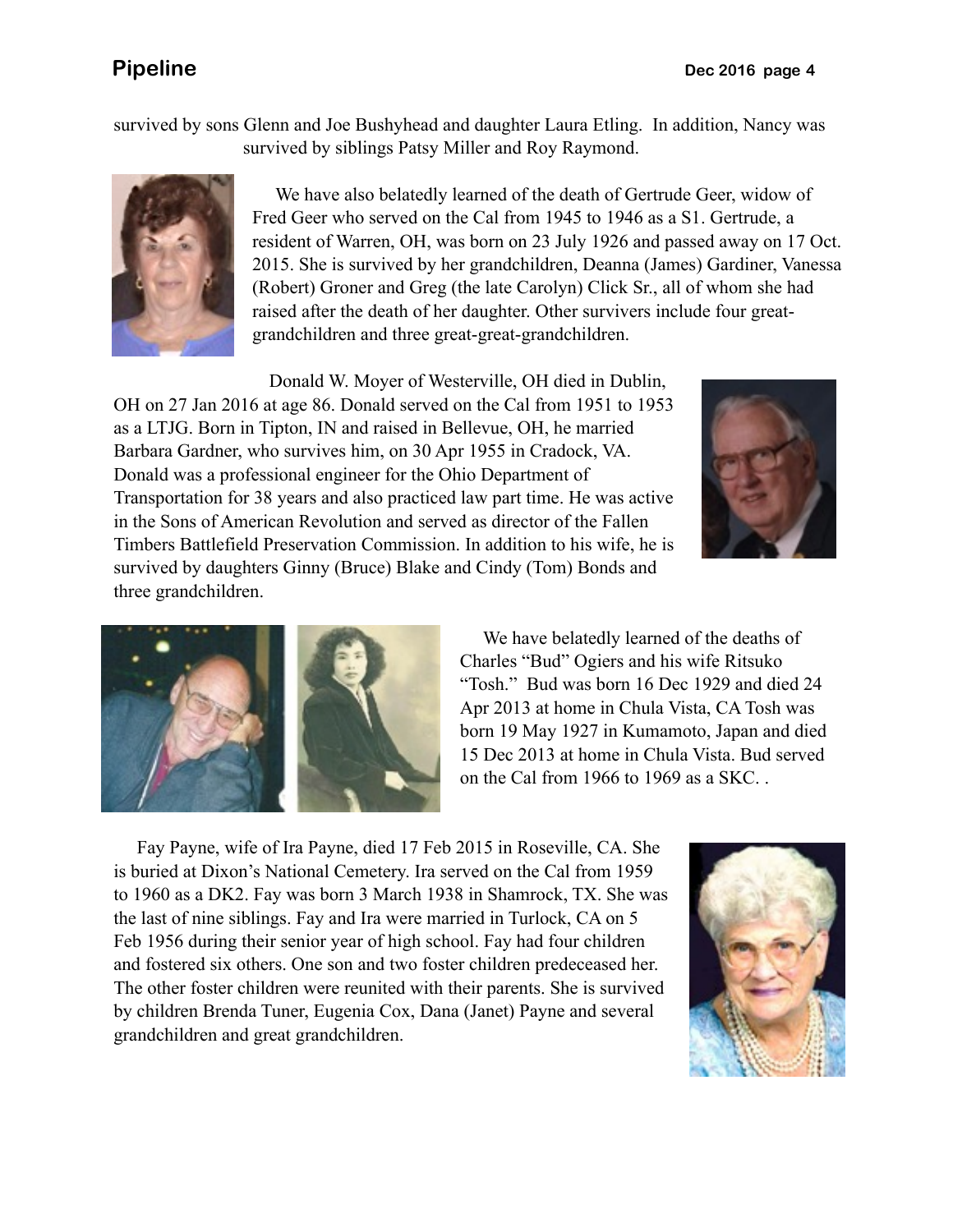

 Ernest L. "Red" White Sr. died 10 Sept 2016 in North Carolina where he had recently moved to be closer to his family. Red served on the Cal from 1945 to 1946 as a COX. Red was born 11 Feb 1927 in New Orleans where he lived most of his life. He is survived by sisters Mercia Kaupp and Julianne Andressen, children Anita (Al) Karle, Kathy (Patrick) Henry, Ernest (Patti) White Jr., four grandchildren and three great-grandchildren.

## **Editor's message**

 There is a yearly rhythm to the production of the Pipeline. While many things are found in every edition, the focus of a particular issue varies in a predictable pattern.

 There is always a message from Jeff Sturgis, chairman of the Executive Committee. There is always a collection of obituaries. There is often something concerning association business from Pat Hurton. It is the remaining contents that vary with the season

 The December issue, such as you are now reading, is largely a report on the reunion that was held the previous September. A significant portion of that report is in the form of pictures. This year, as has been the case before, the bulk of the photographs are from the camera of Bill Lawler (LTJG, 1968-1970). Additional photos this year come from Bryan Skokan (LTJG, 1966-1968) and Jeff Sturgis. Other contributors have provided pictures in previous years.

 The March issue begins the build-up to the annual reunion. But it is usually the issue that has the most space dedicated to memories and other items related to the Caliente and its crew.

 The June issue usually has the most information about the upcoming reunion, but also contains memories and other items related to the Cal and its crew.

 The September issue in recent years has been filled with last minute information about the reunion and encouragement to attend. There is also some room for memories.

 Every issue of the Pipeline is dependent on contributions from you, our readers, whether crew members or members of their families. Without your contributions, the Pipeline will not reach its potential.

### **Picnic on Con Son Island**

 George Bateman, BT2, 1964-1967, requests that any shipmates who remember when the Caliente held a picnic on Con Son Island during his time on the Cal write an article for the Pipeline. He is particularly interested in knowing the date of the picnic from somebody who knows when the picnic was held.



A reminder if you are on Facebook, Jack Hughes has created a Facebook group for former crew members of the USS Caliente (AO-53) and their families.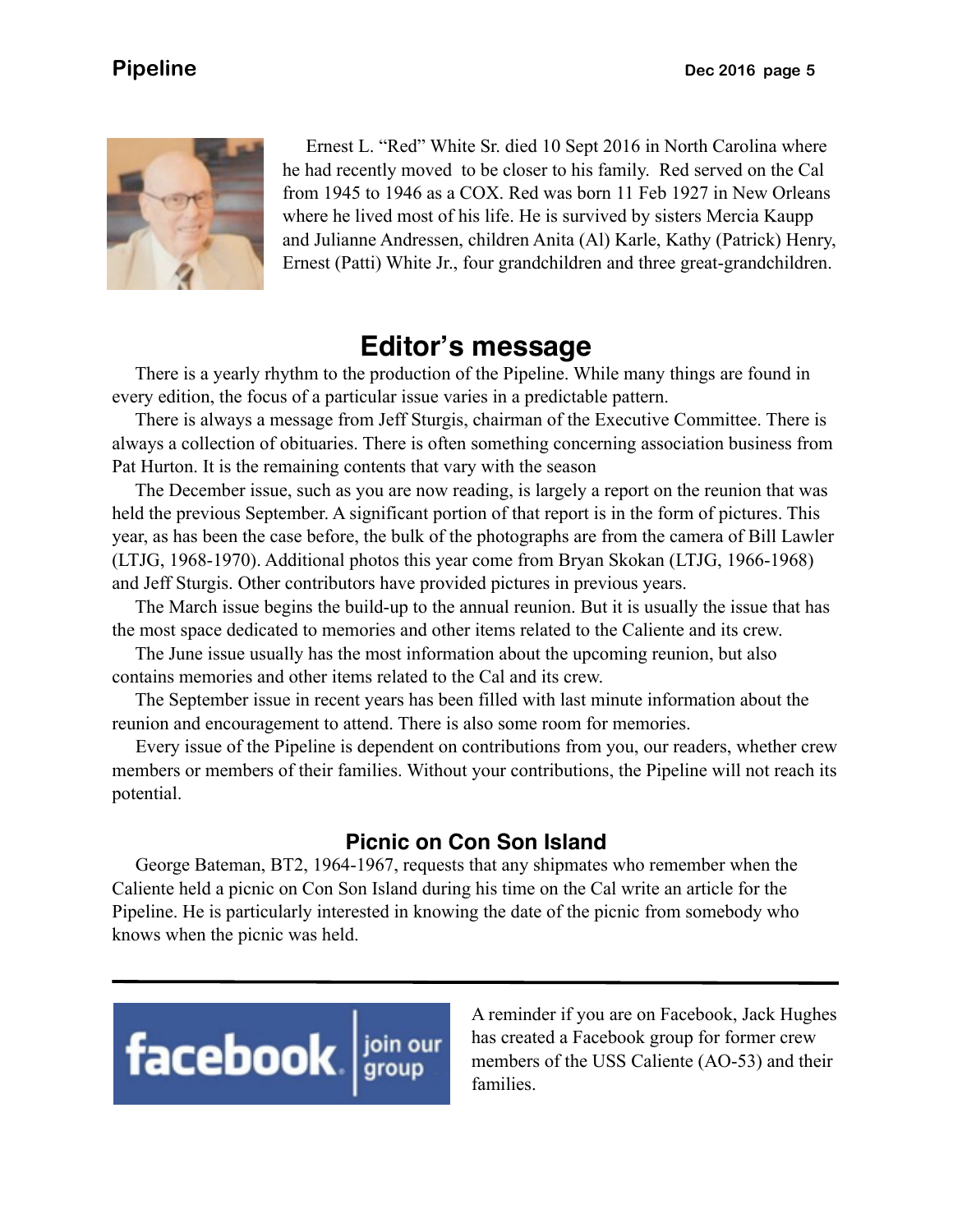





### Friday's Tour

 Many attendees climbed aboard a bus to see places and things associated with the start of our nation. At top we listen to our guide explain what happened at Concord, MA. From left clockwise: Monument at Concord, Buckman Tavern in Lexington, MA (now a visitors' center) and the main deck of the USS Constitution in Boston.

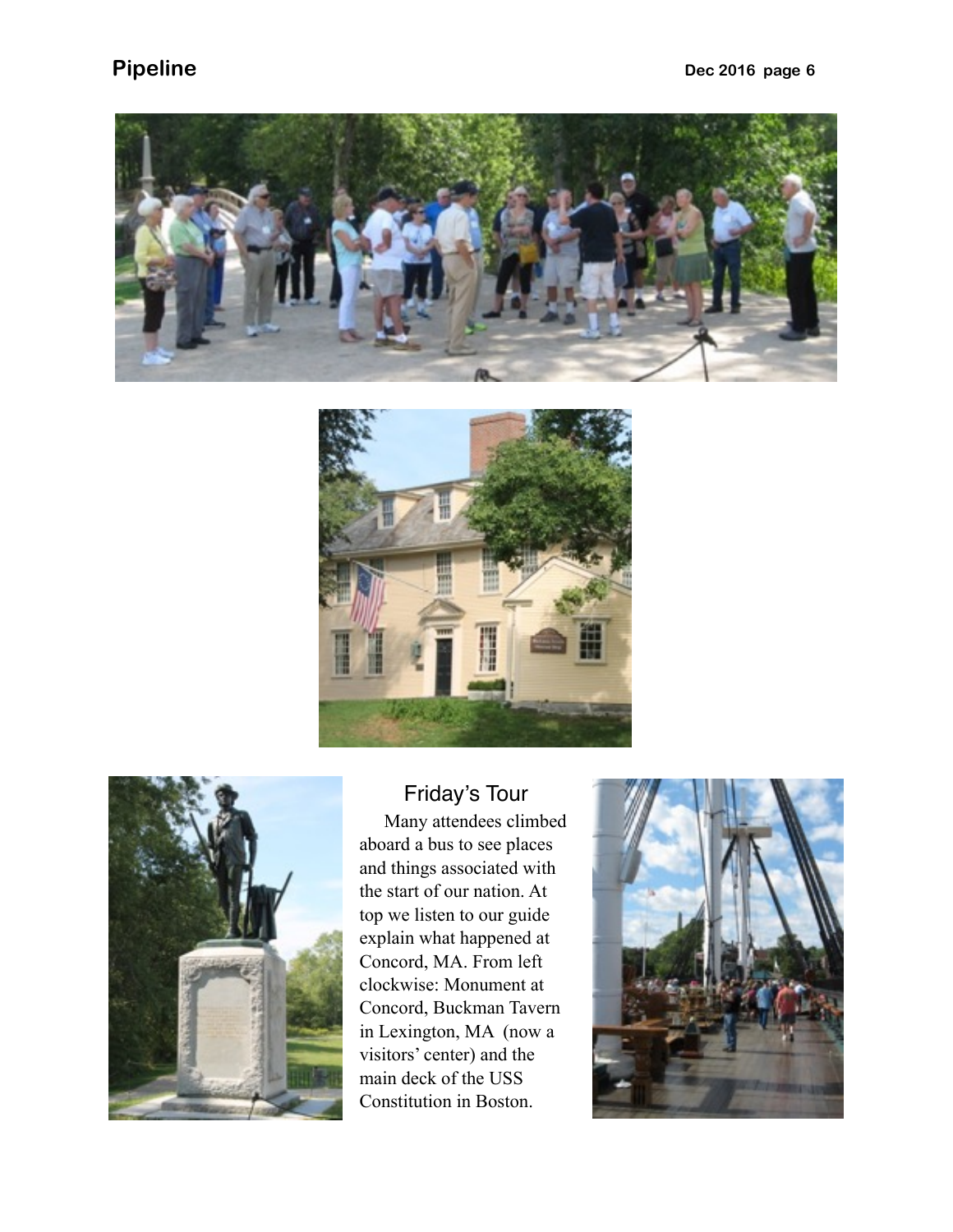

 Several attendees used free time Saturday to visit the USS Salem (CA-139) which is being restored as a museum in Quincy, MA. At left, our intrepid photographer Bill Lawler stands in front of one of the Salem's twin 5-inch mounts. Greg Perett, Ed Fordyce and Bryan Skokar pose in front of the main 8-inch turrets.

# **Mornings**



 Top left: Charleen Hurton, June Niquette, Bonnie and Bryan Skokan, Connie Cola and Kathie Bentson. Top right: Bob French and Al Schwartz. Bottom left: Steve and Linda Selzer. Bottom right: Tom and Jean Rawlinson.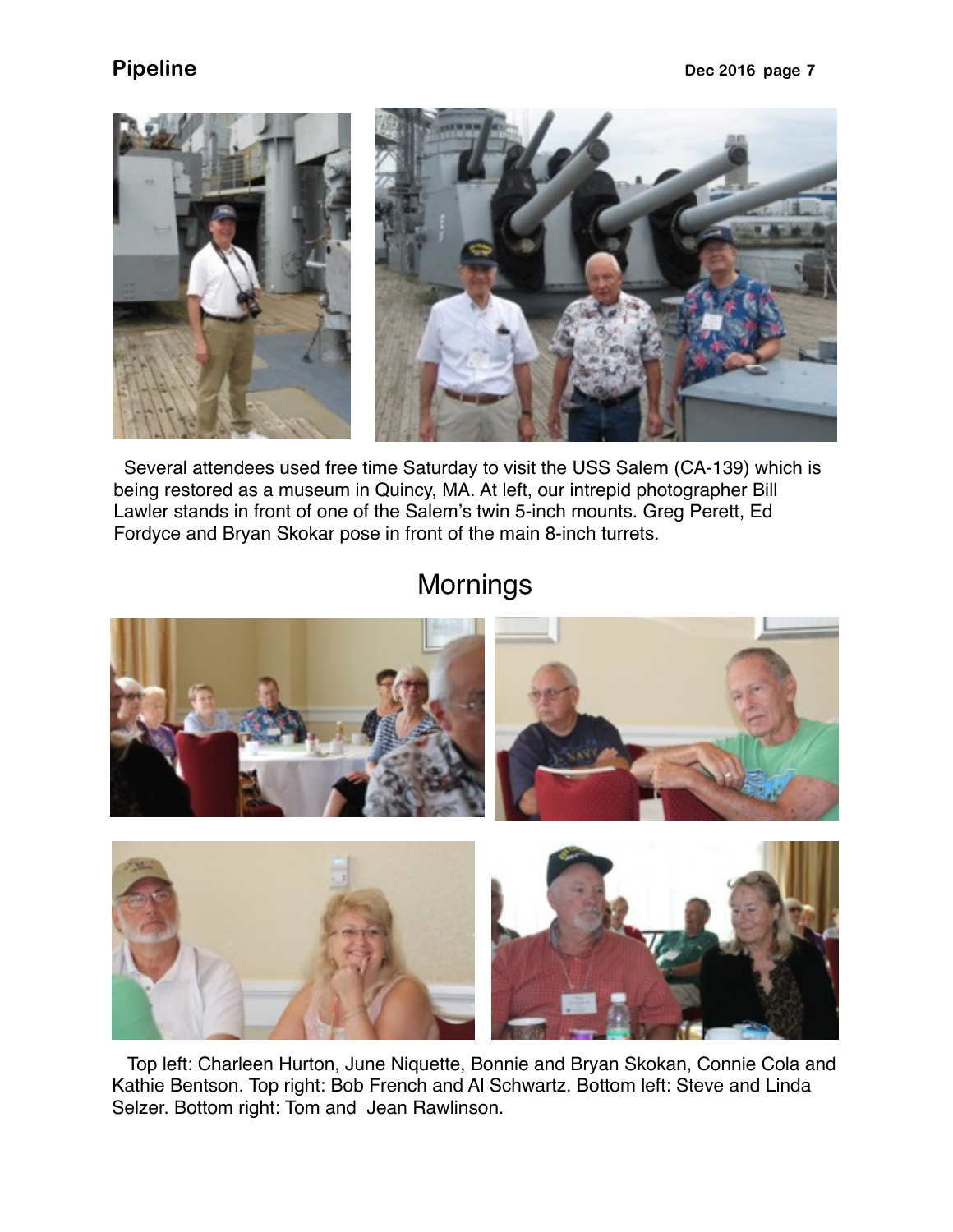## **The Banquet**





Top: The "JGs" and "Jazz in the Air."

Middle: Larry Baker and Dana and Ira Payne.

Bottom: Dillard and Judy Givens and Zelda and John Coleman.







# **Reunion attendees**

 Larry and Ida Baker, Rancho Palos Verdes, CA; Dave and Kathie Bentson, Nokesville, VA; Joe and Connie (daugther) Cola, Rochester, NY; John and Zelda Coleman, Jena, LA; Mike Copeland, Muncie, IN; John and Dianne Creedon, Larchmont, NY and son David; Ed Fordyce, Mt. Vernon, IA; Bob and Barbara French, Nicholasville, KY and daughter Roberta Warren; Gene and Marie Fujimoto, Middletown, RI; Dillard and Judy Givens, Sebastian, FL; Pat and Charleen Hurton, Chico, CA; Bill and Nancy Lawler, Indianapolis, IN; Dave and Martha Ludeman, Millington, TN; Jim and June Niquette, Pt. Ludlow, WA; Ira and Dana (son) Payne, Orangevale, CA; Gregg Perett, Arlington, VA; Tom and Jean Rawlinson, Indianapolis, IN; Allen Schwartz, Murells Inlet, SC; Karl and Pat Seitz, Birmingham, AL; Steve and Linda Selzer, Edinburgh, IN; Bryan and Bonnie Skokan, Centreville, VA; and Jeff and Susan Sturgis, Minot, ME.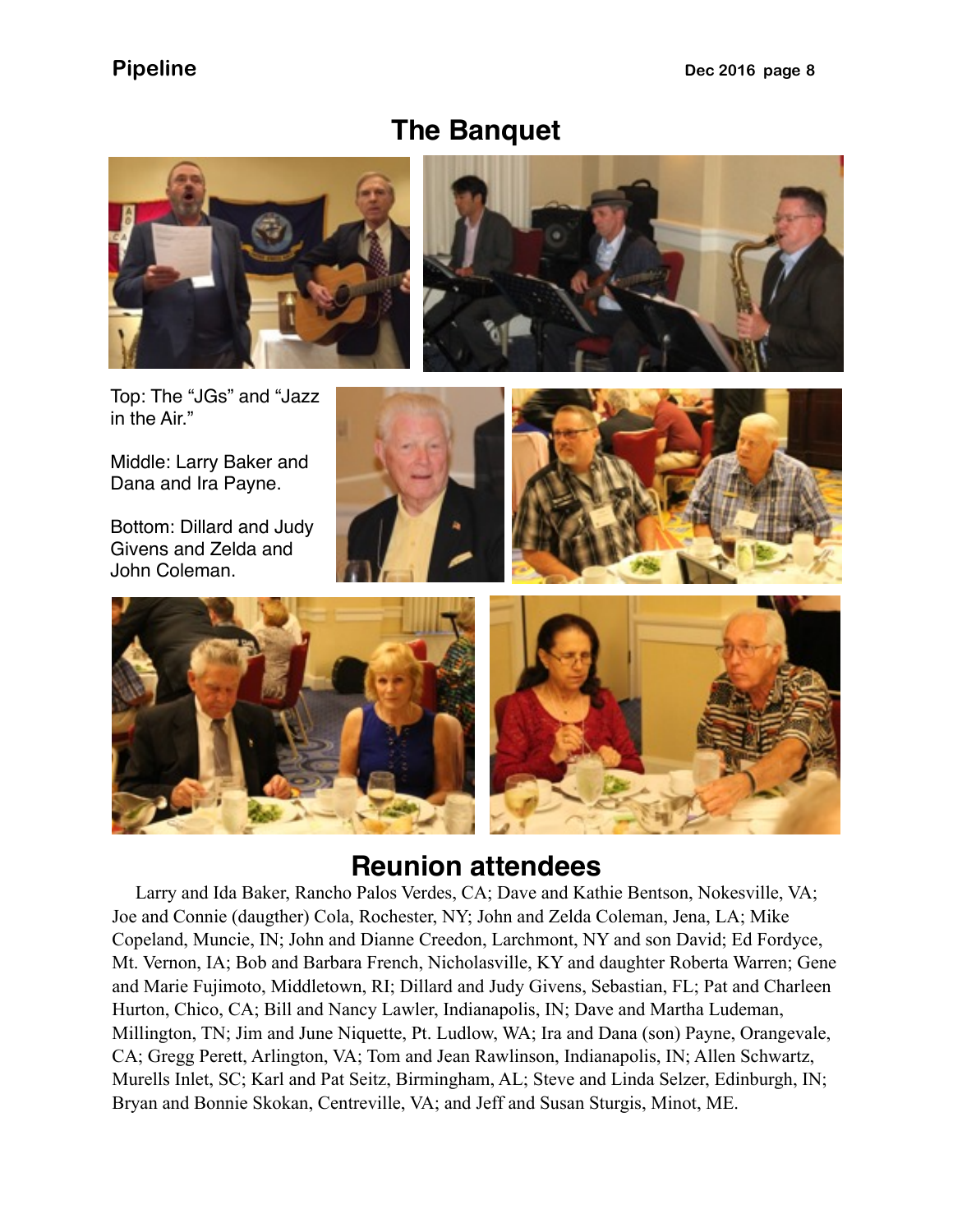## **Two Bell Ceremony Begins with Navy Hymn**

 Bells have a centuries-long tradition of varied use in navies and merchant fleets of the world. They have been used for signaling, keeping time and providing alarm. Their functional and ceremonial uses have made them a symbol of considerable significance to the United States Navy.

 American ships of the Revolutionary War period and our early national years adopted many of the practices and traditions of the British Royal Navy, including the use of bells. In 1798, Paul Revere cast a bell weighing 242 pounds for the frigate Constitution, also known as today by its nickname "Old Ironsides".

 In days past, two bells [toll two bells here] marked the end of the routine day aboard ship. It also was time for tattoo (a signal on drum, bugle or trumpet for soldiers or sailors to return to their quarters) and soon, taps would sound throughout the ship. Certainly this is a most appropriate time to honor our departed sea service shipmates.

A table is set containing;

 1) A red rose to signify the blood our departed shipmates shed

 2) A crystal glass of water to quench their thirst for freedom

 3) Salt to remind us of the pain they feel lest we forget them

 4) The china is bone white as is the purity of their hearts and sacrifices

 These items are placed on a white linen table cloth that could be used as a clean bandage for their wounds. We take this time to remember them. The place we set for them, this evening, is a special place, as is the place we hold for them in our hearts, our minds and our Navy.

As all of us know, our wives play a major part in our

Navy life. We would like to honor those wives who passed away this last year.

 1) Carol J. Meade, widow of Kenneth H. Meade who served on the Cal from 1952-1954, Patricia H. Weatherbee, widow of James R. Weatherbee who served on the Cal from 1951-1953 and Gertrude E. Geer, widow of Frederick Geer who served on the Cal from 1945-1946 [two bells here]

And now we honor our shipmates who passed away in the last year;

1) David J. Babulski, Radarman 3rd class, 1965-1967 [two bells here]

2) Morris G. Banks, Signalman 1st class. 1967-1970 [two bells here]

3) William R. Bushyhead, Quartermaster 3rd class, 1959-1962 [two bells here]

4) Steven R. Hammer, Radioman 3rd class, 1967-1969 [two bells here]

5) Robert W. Jackson, Captain, 1966-1967 [two bells here]

6) James R. Longster, Yeoman 1st class, 1951-1954 [two bells here]

7) John A. Maltese, Quartermaster 3rd class, 1943-1945 [two bells here]